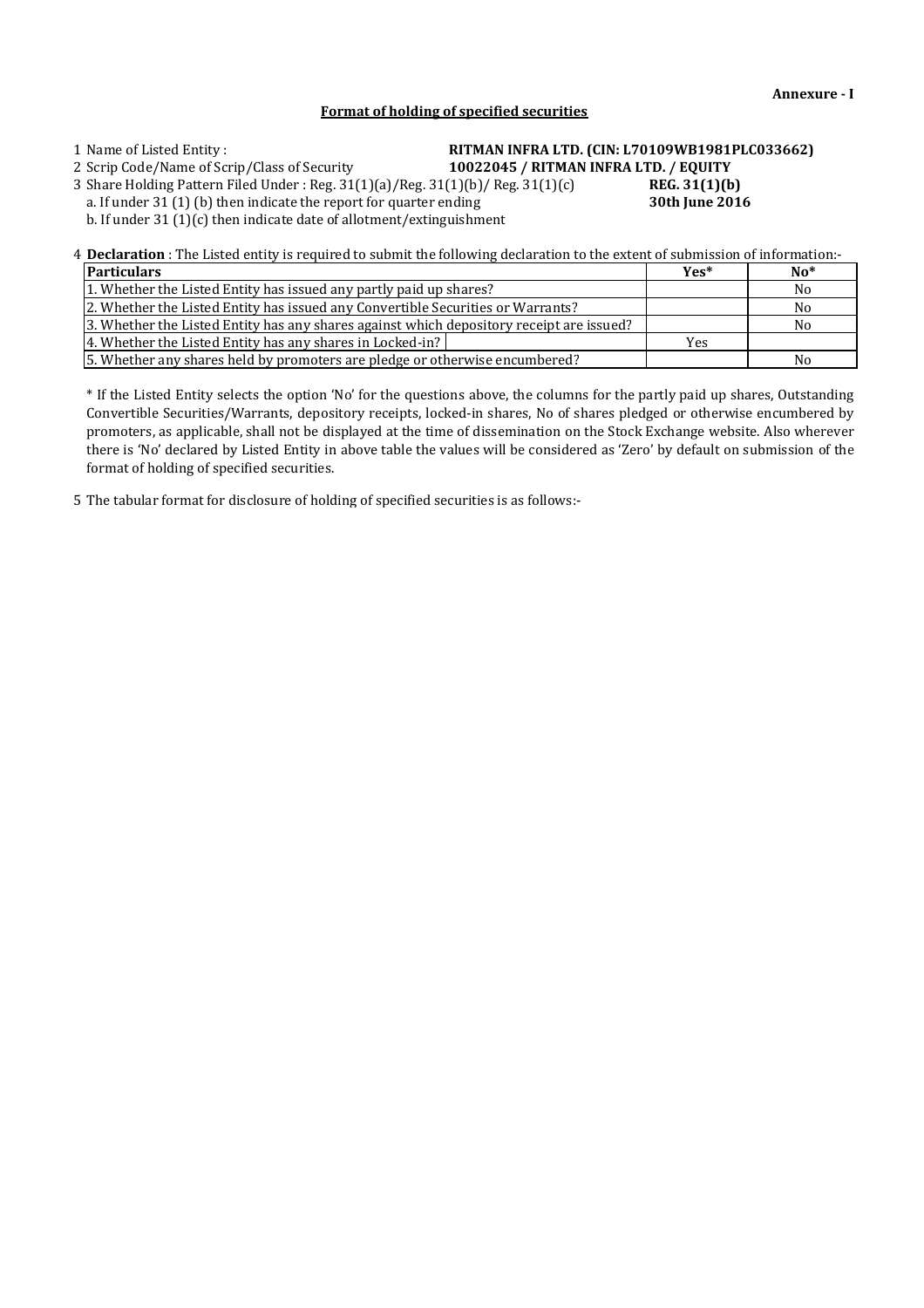| Table I - Summary Statement holding of specified securities as on 30/06/2016 |  |  |
|------------------------------------------------------------------------------|--|--|
|                                                                              |  |  |

| Categ | Category of Nos. of |               | No. of fully                          |              | No. of Partly No. of shares | Total nos.     | Shareholding Number of Voting Rights held in each class of |                             |                     |                 |            | No of              | Shareholding              | Number of Locked in |              | Number of shares |                   | Number of  |
|-------|---------------------|---------------|---------------------------------------|--------------|-----------------------------|----------------|------------------------------------------------------------|-----------------------------|---------------------|-----------------|------------|--------------------|---------------------------|---------------------|--------------|------------------|-------------------|------------|
| ory   | shareholder         | sharehol      | paid up                               | paid-up      | underlying                  | shares held    | asa % of                                                   |                             |                     | securities (ix) |            | shares             | as a $%$                  |                     | shares (XII) |                  | pledged or        | equity     |
| (1)   | (II)                |               | ders (III) equity shares euity shares |              | Depository                  | $(VII)=(IV)+($ | total no. of                                               |                             |                     |                 |            |                    | Underlying assuming full  |                     |              |                  | otherwise         | shares     |
|       |                     |               | held (IV)                             | held (V)     | Receipts (VI)               | $V)+(VI)$      | shares                                                     |                             | No of Voting Rights |                 | Total as a |                    | outstanding conversion of |                     |              |                  | encumbered (XIII) | held in    |
|       |                     |               |                                       |              |                             |                | (calculated                                                |                             |                     |                 | $%$ of     | convertible        | convertible               |                     |              |                  |                   | dematerial |
|       |                     |               |                                       |              |                             |                | as per SCRR,                                               |                             |                     |                 | $(A+B+C)$  | securities         | securities (as a          |                     |              |                  |                   | lized form |
|       |                     |               |                                       |              |                             |                | 1957) (VIII)                                               | Class eg:x Class eg:y Total |                     |                 |            | <i>(including)</i> | percentage of $N_0$ . (a) |                     | As a $%$ of  | No. (a)          | As a $%$          | (XIV)      |
|       |                     |               |                                       |              |                             |                | As a % of                                                  |                             |                     |                 |            | Warrants)          | dilluted share            |                     | total        |                  | of total          |            |
|       |                     |               |                                       |              |                             |                | $(A+B+C2)$                                                 |                             |                     |                 |            | (x)                | capital)                  |                     | shares       |                  | shares            |            |
|       |                     |               |                                       |              |                             |                |                                                            |                             |                     |                 |            |                    | $(XI) = (VII) + (X)$      |                     | held (b)     |                  | held (b)          |            |
|       |                     |               |                                       |              |                             |                |                                                            |                             |                     |                 |            |                    | As a $%$ of               |                     |              |                  |                   |            |
|       |                     |               |                                       |              |                             |                |                                                            |                             |                     |                 |            |                    | $(A+B+C2)$                |                     |              |                  |                   |            |
| (A)   | Promoter &          | $\mathcal{P}$ | 2344000                               | $\Omega$     |                             | 2344000        | 73.4221                                                    | 2344000                     |                     | 2344000         | 73.4221    |                    | 73.4221                   | 2197500             | 93.7500      |                  | 0.0000            | 2344000    |
|       | Promoter            |               |                                       |              |                             |                |                                                            |                             |                     |                 |            |                    |                           |                     |              |                  |                   |            |
|       | group               |               |                                       |              |                             |                |                                                            |                             |                     |                 |            |                    |                           |                     |              |                  |                   |            |
|       |                     |               |                                       |              |                             |                |                                                            |                             |                     |                 |            |                    |                           |                     |              |                  |                   |            |
| (B)   | Public              | 33            | 848500                                | $\Omega$     | $\Omega$                    | 848500         | 26.5779                                                    | 848500                      |                     | 848500          | 26.5779    | $\Omega$           | 26.5779                   | $\Omega$            | $0.0000$ NA  |                  |                   | 840700     |
|       |                     |               |                                       |              |                             |                |                                                            |                             |                     |                 |            |                    |                           |                     |              |                  |                   |            |
|       |                     |               |                                       |              |                             |                |                                                            |                             |                     |                 |            |                    |                           |                     |              |                  |                   |            |
|       |                     |               |                                       |              |                             |                |                                                            |                             |                     |                 |            |                    |                           |                     |              |                  |                   |            |
| (C)   | Non                 |               |                                       |              |                             |                |                                                            |                             |                     |                 |            |                    |                           |                     |              |                  |                   |            |
|       | Promoter-           |               |                                       |              |                             |                |                                                            |                             |                     |                 |            |                    |                           |                     |              |                  |                   |            |
|       | Non Public          |               |                                       |              |                             |                |                                                            |                             |                     |                 |            |                    |                           |                     |              |                  |                   |            |
| (C1)  | <b>Shares</b>       |               |                                       |              |                             |                | <b>NA</b>                                                  |                             |                     |                 |            |                    |                           |                     |              |                  |                   |            |
|       | Underlyong          |               |                                       |              |                             |                |                                                            |                             |                     |                 |            |                    |                           |                     |              |                  |                   |            |
|       | <b>DRs</b>          |               |                                       |              |                             |                |                                                            |                             |                     |                 |            |                    |                           |                     |              |                  |                   |            |
|       |                     |               |                                       |              |                             |                |                                                            |                             |                     |                 |            |                    |                           |                     |              |                  |                   |            |
| (C2)  | Shares held         |               |                                       |              |                             |                |                                                            |                             |                     |                 |            |                    |                           |                     |              |                  |                   |            |
|       | by Employee         |               |                                       |              |                             |                |                                                            |                             |                     |                 |            |                    |                           |                     |              |                  |                   |            |
|       | Trusts              |               |                                       |              |                             |                |                                                            |                             |                     |                 |            |                    |                           |                     |              |                  |                   |            |
|       | Total               | 35            | 3192500                               | $\mathbf{0}$ | $\Omega$                    | 3192500        |                                                            | 100.0000 3192500            |                     | 3192500         | 100.0000   | $\overline{0}$     | 100.0000                  | 2197500             |              |                  |                   | 3184700    |
|       |                     |               |                                       |              |                             |                |                                                            |                             |                     |                 |            |                    |                           |                     |              |                  |                   |            |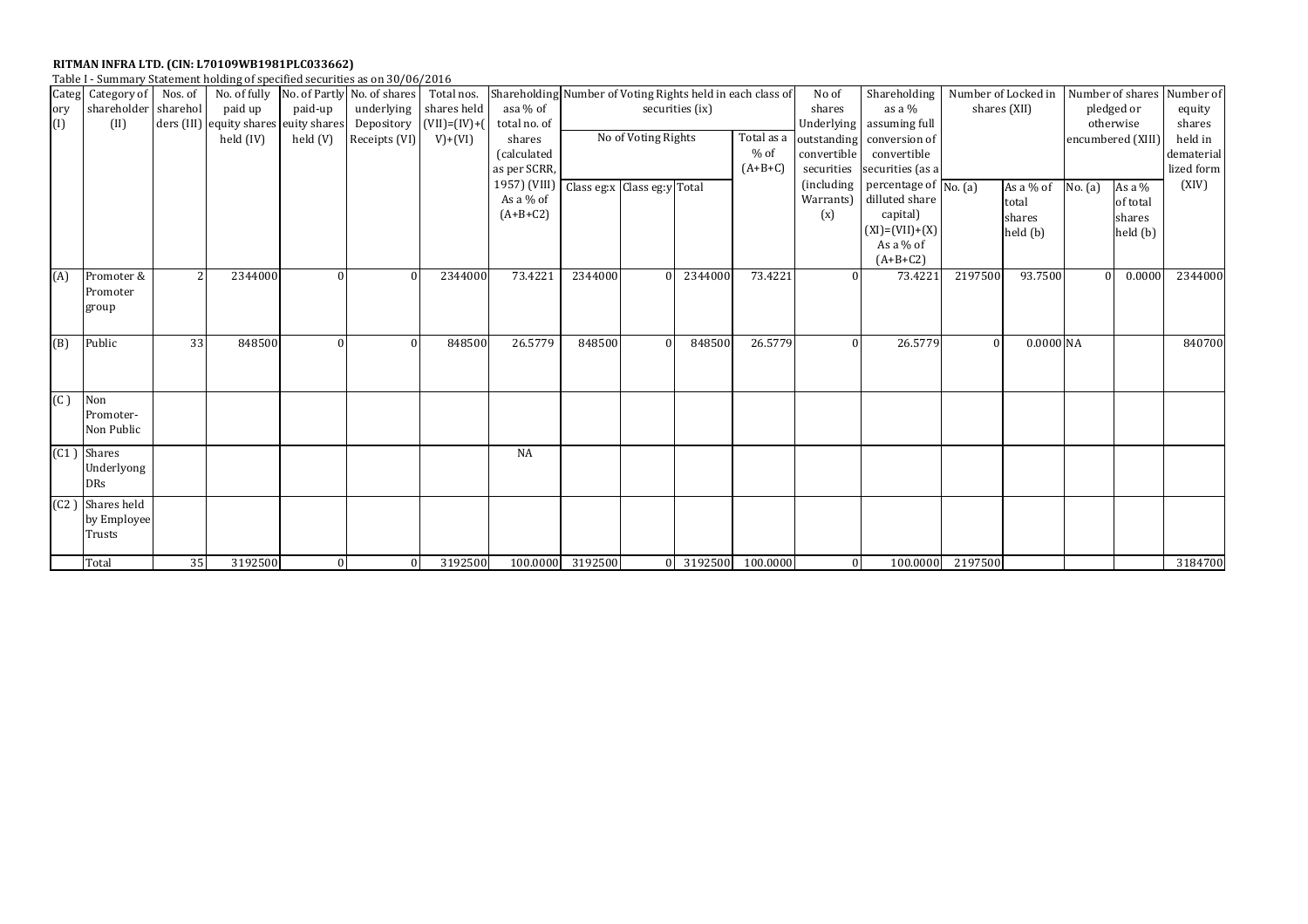| Table II- Statement Showing shareholding pattern of the Promoter and Promoter Group as on 30/06/2016 |  |
|------------------------------------------------------------------------------------------------------|--|
|------------------------------------------------------------------------------------------------------|--|

|     | Category & Name of the                | PAN (II)   | Nos. of | No. of fully | Partly   | Nos. of   | Total nos.             | Shareholding %      |                 |                     | Number of Voting Rights held in each class of |               | No of          | Shareholding             |                   | Number of Locked in |                | Number of shares  | Number of    |
|-----|---------------------------------------|------------|---------|--------------|----------|-----------|------------------------|---------------------|-----------------|---------------------|-----------------------------------------------|---------------|----------------|--------------------------|-------------------|---------------------|----------------|-------------------|--------------|
|     | Shareholders (I)                      |            | sharehc | paid up      | paid-up  | shares    | shares held            | calculated as per   | securities (IX) |                     |                                               |               | shares         | as a %                   |                   | shares (XII)        |                | pledged or        | equity       |
|     |                                       |            | lders   | equity       | equity   |           | underlyin (VII)=(VI)+( | SCRR(1957) As       |                 |                     |                                               |               |                | Underly assuming full    |                   |                     |                | otherwise         | shares held  |
|     |                                       |            | (III)   | shares held  | shares   | g         | $V)+(VI)$              | $a\%$ of $(A+B+C2)$ |                 |                     | ing                                           | conversion of |                |                          | encumbered (XIII) |                     | in             |                   |              |
|     |                                       |            |         | (IV)         | (V)      | Depositor |                        | (VIII)              |                 | No of Voting Rights |                                               | Total as a %  | outstan        | convertible              |                   |                     |                |                   | dematerializ |
|     |                                       |            |         |              |          | V         |                        |                     | Class x         | Class y             | Total                                         | of Total      | ding           | securities (as $No. (a)$ |                   | As a % of           |                | No. (a) As a % of | ed form      |
|     |                                       |            |         |              |          | Receipts  |                        |                     |                 |                     |                                               | Voting rights | convert        | a percentage             |                   | total shares        |                | total shares      | (XIV)        |
|     |                                       |            |         |              |          | (VI)      |                        |                     |                 |                     |                                               |               | ible           | of diluted               |                   | held (b)            |                | held (b)          |              |
|     |                                       |            |         |              |          |           |                        |                     |                 |                     |                                               |               |                | securiti share capital)  |                   |                     |                |                   |              |
|     |                                       |            |         |              |          |           |                        |                     |                 |                     |                                               |               |                | $(XI) = (VII) + (X)$     |                   |                     |                |                   |              |
|     |                                       |            |         |              |          |           |                        |                     |                 |                     |                                               |               | es<br>(includi | As a % of                |                   |                     |                |                   |              |
|     |                                       |            |         |              |          |           |                        |                     |                 |                     |                                               |               |                | $(A+B+C2)$               |                   |                     |                |                   |              |
|     |                                       |            |         |              |          |           |                        |                     |                 |                     |                                               |               | ng             |                          |                   |                     |                |                   |              |
|     |                                       |            |         |              |          |           |                        |                     |                 |                     |                                               |               | Warran         |                          |                   |                     |                |                   |              |
|     |                                       |            |         |              |          |           |                        |                     |                 |                     |                                               |               | ts) $(X)$      |                          |                   |                     |                |                   |              |
|     |                                       |            |         |              |          |           |                        |                     |                 |                     |                                               |               |                |                          |                   |                     |                |                   |              |
| (1) | Indian                                |            |         |              |          |           |                        |                     |                 |                     |                                               |               |                |                          |                   |                     |                |                   |              |
| (a) | Individual*/Hindu undivided           |            |         |              |          |           |                        |                     |                 |                     |                                               |               |                |                          |                   |                     |                |                   |              |
|     | Family                                |            |         |              |          |           |                        |                     |                 |                     |                                               |               |                |                          |                   |                     |                |                   |              |
|     | Central Government/State              |            |         |              |          |           |                        |                     |                 |                     |                                               |               |                |                          |                   |                     |                |                   |              |
| (b) |                                       |            |         |              |          |           |                        |                     |                 |                     |                                               |               |                |                          |                   |                     |                |                   |              |
|     | Government (s)                        |            |         |              |          |           |                        |                     |                 |                     |                                               |               |                |                          |                   |                     |                |                   |              |
| (c) | Financial Institutions/Banks          |            |         |              |          |           |                        |                     |                 |                     |                                               |               |                |                          |                   |                     |                |                   |              |
| (d) | Any Other (specify)                   |            |         |              |          |           |                        |                     |                 |                     |                                               |               |                |                          |                   |                     |                |                   |              |
| (e) | <b>Bodies Corporate</b>               |            |         | 2344000      |          |           | 2344000                | 73.4221             | 2344000         | $\bf{0}$            | 2344000                                       | 73.4221       | $\bf{0}$       | 73.4221                  | 2197500           | 93.7500             | $\theta$       | 0.0000            | 2344000      |
|     | Ritman Commercial Pvt. Ltd.           | AACCR7374M |         | 1172000      |          |           | 1172000                | 36.7110             | 1172000         | $\theta$            | 1172000                                       | 36.7110       | $\mathbf{0}$   | 36.7110                  | 1098750           | 93.7500             | $\Omega$       | 0.0000            | 1172000      |
|     |                                       |            |         |              |          |           |                        |                     |                 |                     |                                               |               |                |                          |                   |                     |                |                   |              |
|     | Ritman Concrete Pvt. Ltd.             | AADCR4006K |         | 1172000      |          |           | 1172000                | 36.7110             | 1172000         |                     | 1172000                                       | 36.7110       | $\overline{0}$ | 36.7110                  | 1098750           | 93.7500             | $\Omega$       | 0.0000            | 1172000      |
|     | Sub Total                             |            |         | 2344000      |          |           | 2344000                | 73.4221             | 2344000         | $\Omega$            | 2344000                                       | 73.4221       | $\Omega$       | 73.4221                  | 2197500           | 93.7500             |                | 0.0000            | 2344000      |
| (2) | Foreign                               |            |         |              |          |           |                        |                     |                 |                     |                                               |               |                |                          |                   |                     |                |                   |              |
| (a) | <b>Individuals (Non-Resident</b>      |            |         |              |          |           |                        |                     |                 |                     |                                               |               |                |                          |                   |                     |                |                   |              |
|     | Individuals/Foreign                   |            |         |              |          |           |                        |                     |                 |                     |                                               |               |                |                          |                   |                     |                |                   |              |
|     | Individuals)                          |            |         |              |          |           |                        |                     |                 |                     |                                               |               |                |                          |                   |                     |                |                   |              |
| (b) | Government                            |            |         |              |          |           |                        |                     |                 |                     |                                               |               |                |                          |                   |                     |                |                   |              |
| (c) | Institutions                          |            |         |              |          |           |                        |                     |                 |                     |                                               |               |                |                          |                   |                     |                |                   |              |
| (d) | Foreign Portfolio Investor            |            |         |              |          |           |                        |                     |                 |                     |                                               |               |                |                          |                   |                     |                |                   |              |
| (e) | Any Other (specify)                   |            |         |              |          |           |                        |                     |                 |                     |                                               |               |                |                          |                   |                     |                |                   |              |
|     | Sub Total                             |            |         |              |          |           |                        | 0.0000              |                 |                     |                                               | 0.0000        | $\Omega$       | 0.0000                   | $\Omega$          | 0.0000              | $\overline{0}$ | 0.0000            | 0            |
|     | <b>Total Shareholding of Promoter</b> |            |         | 2344000      | $\Omega$ |           | 2344000                | 73.4221             | 2344000         |                     | 2344000                                       | 73.4221       | $\Omega$       | 73.4221                  | 2197500           | 93.7500             | $\Omega$       | 0.0000            | 2344000      |
|     | and Promoter Group                    |            |         |              |          |           |                        |                     |                 |                     |                                               |               |                |                          |                   |                     |                |                   |              |
|     | $(A)=(A)(1)+(A)(2)$                   |            |         |              |          |           |                        |                     |                 |                     |                                               |               |                |                          |                   |                     |                |                   |              |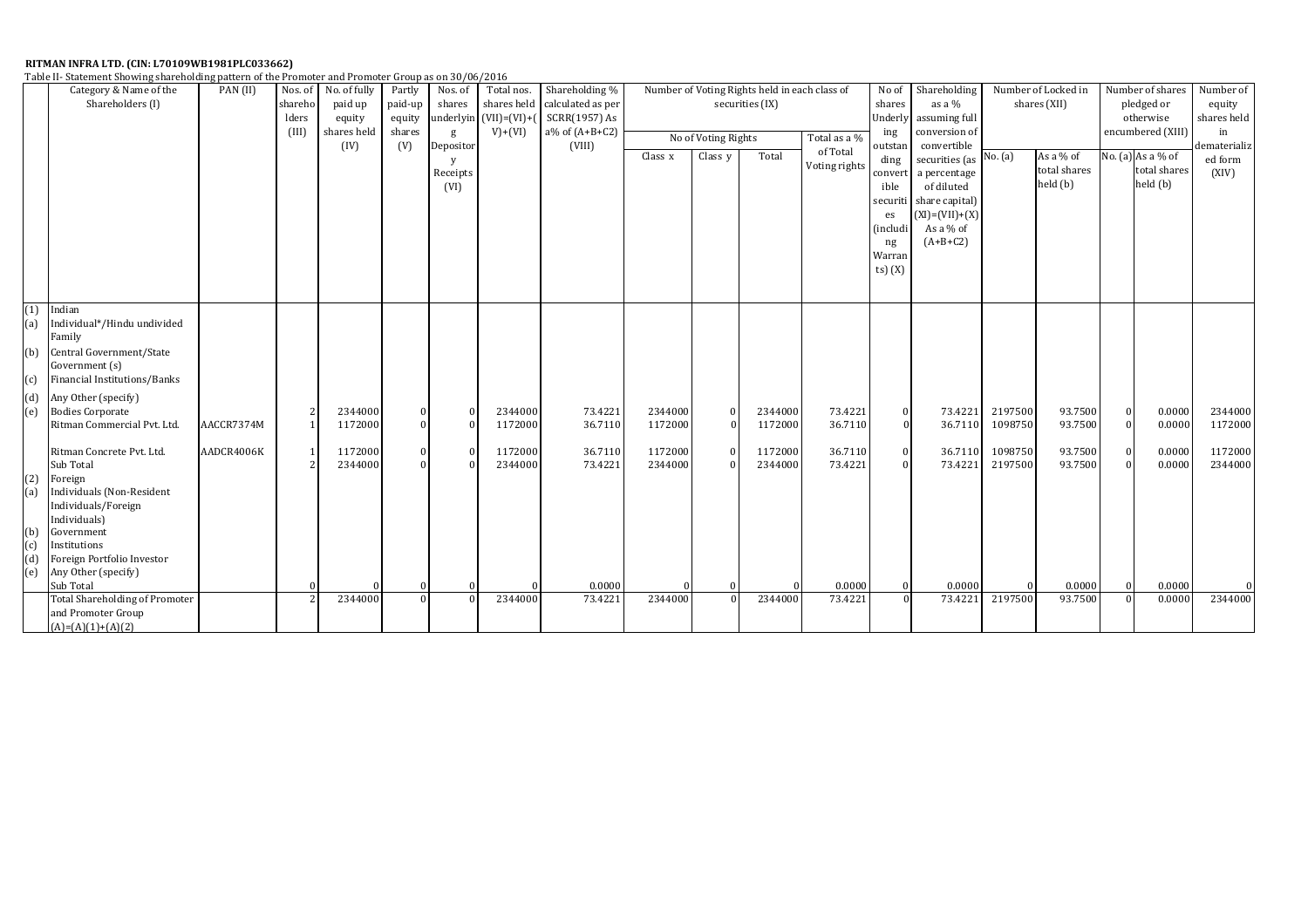Table III- Statement Showing shareholding pattern of the Public shareholder as on 30/06/2016

|                                                             | Category & Name of the<br>Shareholders (I)                                                                                                                                                                                                                    | PAN (II)   | Nos. of<br>shareho<br>lders<br>(III) | No. of fully<br>Partly<br>Nos. of<br>paid up<br>paid-up<br>shares<br>underlyi<br>equity<br>equity<br>shares held<br>shares<br>$\rm ng$<br>(V)<br>(IV)<br>Deposito<br>ry<br>Receipts |  | Total nos.<br>shares held<br>$(VII) = (VI) + ($<br>$V)+(VI)$ | Shareholdi<br>ng %<br>calculated<br>as per<br>SCRR(195<br>7) As a%<br>of | Class x              | No of Voting Rights<br>Class y | Number of Voting Rights held in each class of<br>securities (IX)<br>Total | Total as a<br>% of Total<br>Voting<br>rights | No of<br>shares<br>Underlying<br>outstandin<br>g<br>convertible<br>securities | Shareholding as<br>a % assuming<br>full conversion<br>of convertible<br>securities (as a<br>percentage of<br>diluted share | Number of Locked in<br>shares (XII)<br>As a % of<br>No. (a)<br>total<br>shares |  | Number of shares<br>pledged or<br>otherwise<br>encumbered (XIII)<br>No. (a) As a % of<br>total shares<br>held (b) |    | Number of<br>equity<br>shares held<br>in<br>demateriali<br>zed form<br>(XIV) |                  |
|-------------------------------------------------------------|---------------------------------------------------------------------------------------------------------------------------------------------------------------------------------------------------------------------------------------------------------------|------------|--------------------------------------|-------------------------------------------------------------------------------------------------------------------------------------------------------------------------------------|--|--------------------------------------------------------------|--------------------------------------------------------------------------|----------------------|--------------------------------|---------------------------------------------------------------------------|----------------------------------------------|-------------------------------------------------------------------------------|----------------------------------------------------------------------------------------------------------------------------|--------------------------------------------------------------------------------|--|-------------------------------------------------------------------------------------------------------------------|----|------------------------------------------------------------------------------|------------------|
|                                                             |                                                                                                                                                                                                                                                               |            |                                      |                                                                                                                                                                                     |  | (VI)                                                         |                                                                          | $(A+B+C2)$<br>(VIII) |                                |                                                                           |                                              |                                                                               | (including<br>Warrants)<br>(X)                                                                                             | capital)<br>$(XI) = (VII) + (X)$<br>As a % of<br>$(A+B+C2)$                    |  | held (b)                                                                                                          |    |                                                                              |                  |
| (1)<br>(a)<br>(b)<br>(c)<br>(d)<br>(e)<br>(f)<br>(g)<br>(h) | Institutions<br>Mutual Funds/UTI<br>Venture Capital Funds<br>Alternate Investment Funds<br>Foreign Venture Capital<br>Investors<br>Foreign Portfolio Investors<br>Financial Institutions/Banks<br><b>Insurance Companies</b><br>Provident Funds/Pension Funds |            |                                      |                                                                                                                                                                                     |  |                                                              |                                                                          |                      |                                |                                                                           |                                              |                                                                               |                                                                                                                            |                                                                                |  |                                                                                                                   |    |                                                                              |                  |
| (i)<br>(2)<br>(3)                                           | Any Other (specify)<br>Sub Total<br>Central Government/State<br>Government(s)/President of<br>India<br>Non-Institutions                                                                                                                                       |            |                                      |                                                                                                                                                                                     |  |                                                              | $\Omega$                                                                 | 0.0000               |                                |                                                                           |                                              | 0.0000                                                                        |                                                                                                                            | 0.0000                                                                         |  | 0.0000 NA                                                                                                         |    |                                                                              |                  |
| (a)                                                         | Individuals-<br>i. Individual shareholders<br>holding nominal share capital<br>upto Rs.2lakhs<br>ii. Individual shareholders<br>holding nominal share capital in<br>excess of Rs.2 lakhs                                                                      |            | 29                                   | 53000                                                                                                                                                                               |  |                                                              | 53000                                                                    | 1.6601               | 53000                          | $\Omega$                                                                  | 53000                                        | 1.6601                                                                        |                                                                                                                            | 1.6601                                                                         |  | 0.0000 NA                                                                                                         |    |                                                                              | 45200            |
| (b)                                                         | NBFCS registered with RBI                                                                                                                                                                                                                                     |            |                                      |                                                                                                                                                                                     |  |                                                              |                                                                          |                      |                                |                                                                           |                                              |                                                                               |                                                                                                                            |                                                                                |  |                                                                                                                   |    |                                                                              |                  |
| (c)<br>(d)                                                  | <b>Employee Trusts</b><br>Overseas Depositories (holding<br>DRs) (balancing figure)                                                                                                                                                                           |            |                                      |                                                                                                                                                                                     |  |                                                              |                                                                          |                      |                                |                                                                           |                                              |                                                                               |                                                                                                                            |                                                                                |  |                                                                                                                   |    |                                                                              |                  |
| (e)                                                         | Any Other (specify)<br><b>Bodies Corporate</b><br>Fastner Machinery Dealers Pvt. AABCF6671N<br>Ltd.                                                                                                                                                           |            | -1                                   | 795500<br>265000                                                                                                                                                                    |  | $\Omega$<br>$\Omega$                                         | 795500<br>265000                                                         | 24.9178<br>8.3007    | 795500<br>265000               | $\Omega$                                                                  | 795500<br>265000                             | 24.9178<br>8.3007                                                             |                                                                                                                            | 24.9178<br>8.3007                                                              |  | 0.0000 NA                                                                                                         | NA |                                                                              | 795000<br>265000 |
|                                                             | Original Fashion Traders Pvt.<br>Ltd.                                                                                                                                                                                                                         | AABCO4133G | $\vert$ 1                            | 265000                                                                                                                                                                              |  | $\Omega$                                                     | 265000                                                                   | 8.3007               | 265000                         | $_{0}$                                                                    | 265000                                       | 8.3007                                                                        |                                                                                                                            | 8.3007                                                                         |  | 0.0000 NA                                                                                                         |    |                                                                              | 265000           |
|                                                             | Jaguar Infra Developers Pvt. Ltd. AACCJ5145N                                                                                                                                                                                                                  |            | 1                                    | 265000                                                                                                                                                                              |  |                                                              | 265000                                                                   | 8.3007               | 265000                         |                                                                           | 265000                                       | 8.3007                                                                        |                                                                                                                            | 8.3007                                                                         |  | 0.0000 NA                                                                                                         |    |                                                                              | 265000           |
|                                                             | Sub Total<br><b>Total Public Shareholding</b>                                                                                                                                                                                                                 |            | 33<br>33                             | 848500<br>848500                                                                                                                                                                    |  |                                                              | 848500<br>848500                                                         | 26.5779<br>26.5779   | 848500<br>848500               |                                                                           | 848500<br>848500                             | 26.5779<br>26.5779                                                            |                                                                                                                            | 26.5779<br>26.5779                                                             |  | 0.0000 NA<br>0.0000 NA                                                                                            |    |                                                                              | 840700<br>840700 |
|                                                             | $(B)=(B)(1)+(B)(2)+(B)(3)$                                                                                                                                                                                                                                    |            |                                      |                                                                                                                                                                                     |  |                                                              |                                                                          |                      |                                |                                                                           |                                              |                                                                               |                                                                                                                            |                                                                                |  |                                                                                                                   |    |                                                                              |                  |